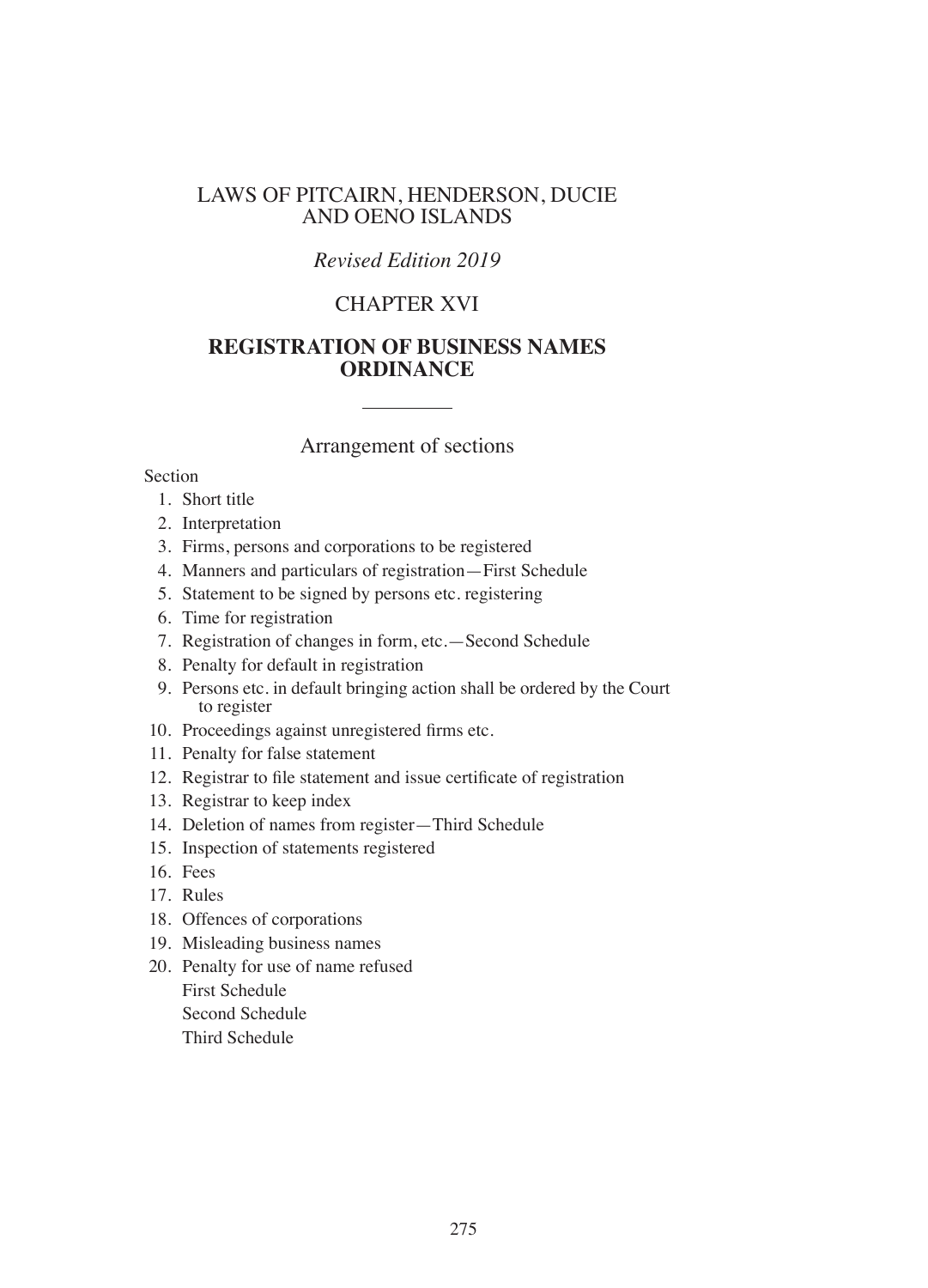Ordinances: No. 7 of 1999 No. 2 of 2014

Short title.

Interpretation.

# **An ordinance to provide for the registration of business names**

[2 November 1999]

**1.** This ordinance may be cited as the Registration of Business Names Ordinance.

**2.** In this ordinance and in any rules made thereunder, unless the context otherwise requires—

- "business name" means the name or style under which any business is carried on whether in partnership or otherwise;
- "frm" means an unincorporate body of two or more individuals or of one or more individuals and one or more corporations or of two or more corporations who have entered into partnership with one another with a view to carrying on business for profit;
- "individual" means a natural person and shall not include a corporation;
- "initials" includes any recognised abbreviation of a personal name;
- "the Registrar" means the person appointed by the Governor to be the Registrar of Business Names for the purposes of this ordinance.
- **3.** Subject to the provisions of this ordinance—
	- (a) every frm carrying on business in the Islands under a business name which does not consist of the true surnames of all partners who are individuals and the corporate names of all partners who are corporations, without any addition other than the true personal names of individual partners or initials of such personal names;
	- (b) every individual carrying on business in the Islands under a business name which does not consist of his or her true surname, without any addition other than his or her true personal names or the initials thereof;
	- (c) every individual or frm carrying on business in the Islands who, or a member of which, has either before or after the commencement of this ordinance, changed his or her name (except in consequence of marriage);

#### **(Amended by Ordinance No. 2 of 2014)**

(d) every corporation carrying on business under a business name which does not consist of its corporate name without any addition;

shall be registered in the manner provided by this ordinance:

Firms, persons and corporations to be registered.

276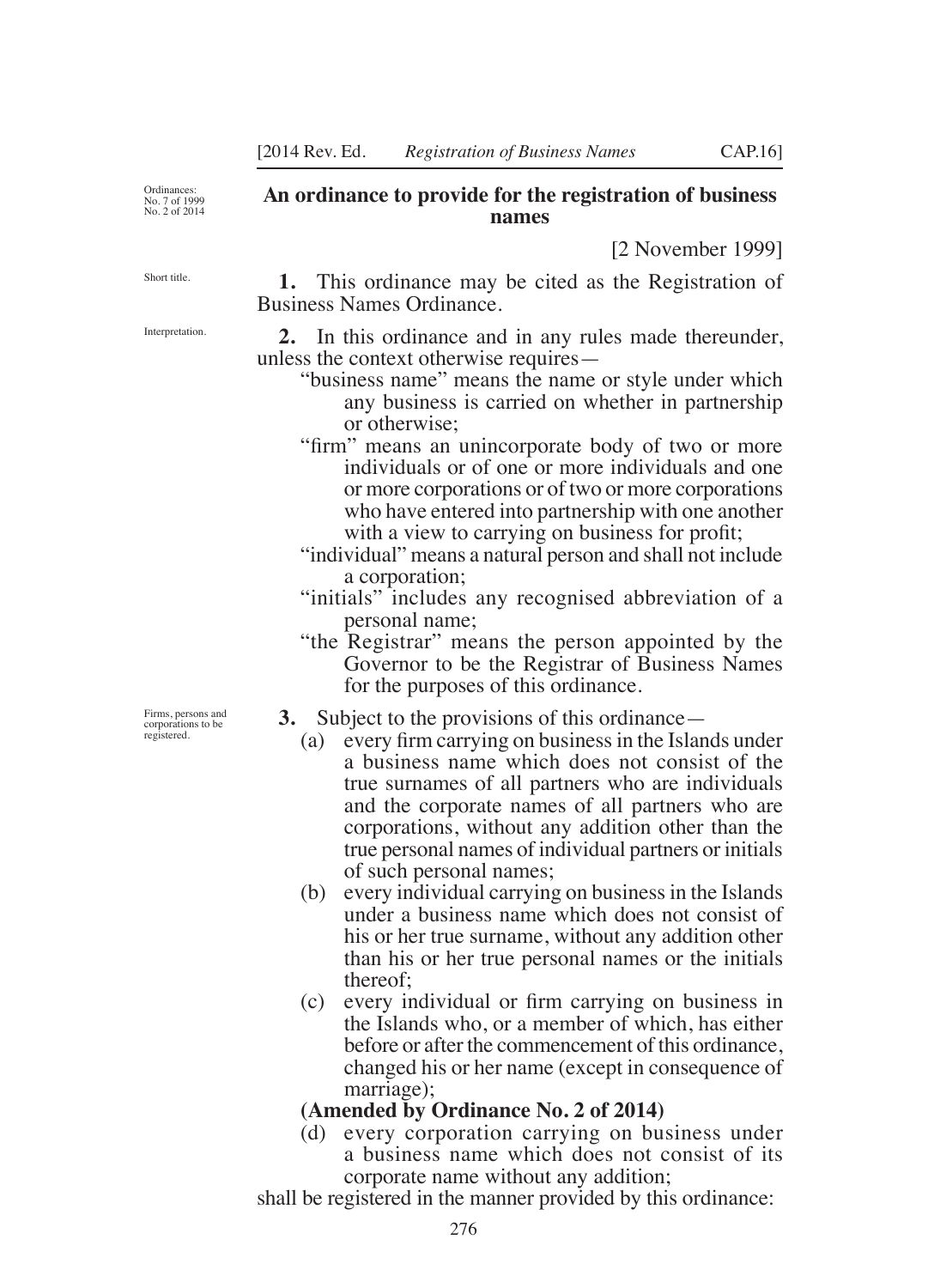Provided that—

- (i) where the business is carried on by a trustee in bankruptcy or a receiver or manager appointed by any court, registration shall not be necessary; and
- (ii) a purchase or acquisition of property by two or more persons as joint tenants or tenants in common is not of itself to be deemed carrying on a business.

**4.**—(1) Every frm, person or corporation required under this ordinance to be registered shall furnish, by sending by post or delivering to the Registrar, a statement in writing in the form prescribed in the First Schedule, containing the following particulars—

- (a) the business name;
- (b) the general nature of the business;
- (c) the principal place of business;
- (d) where the registration to be effected is that of a frm, the present personal names and surname, any former personal names or surname, the nationality and, if that nationality is not the nationality of origin, the nationality of origin, the usual residence and other business occupation (if any) of each of the individuals who are partners and the corporate name and registered or principal office of every corporation which is a partner;
- (e) where the registration to be effected is that of an individual, the present personal names and surname, any former personal names or surname, the nationality and, if that is not the nationality of origin, the nationality of origin, the usual residence and other business occupation (if any) of such individual;
- (f) where the registration to be effected is that of a corporation, its corporate name, the place and date of its incorporation and its registered offce and place of business in the Islands;
- (g) if the business is commenced after the commencement of this ordinance, the date of the commencement of the business.

(2) Where a business is carried on under two or more business names, each of those business names must be stated.

**5.** The statement required for the purpose of registration must, in the case of an individual, be signed by him and in the case of a corporation by a director or secretary thereof and in the case of a frm either by all the individuals who are partners and by a director or the secretary of all corporations which are partners or by some individual who is a partner or a director

Manner and particulars of registration.

First Schedule.

Statement to be signed by persons etc. registering.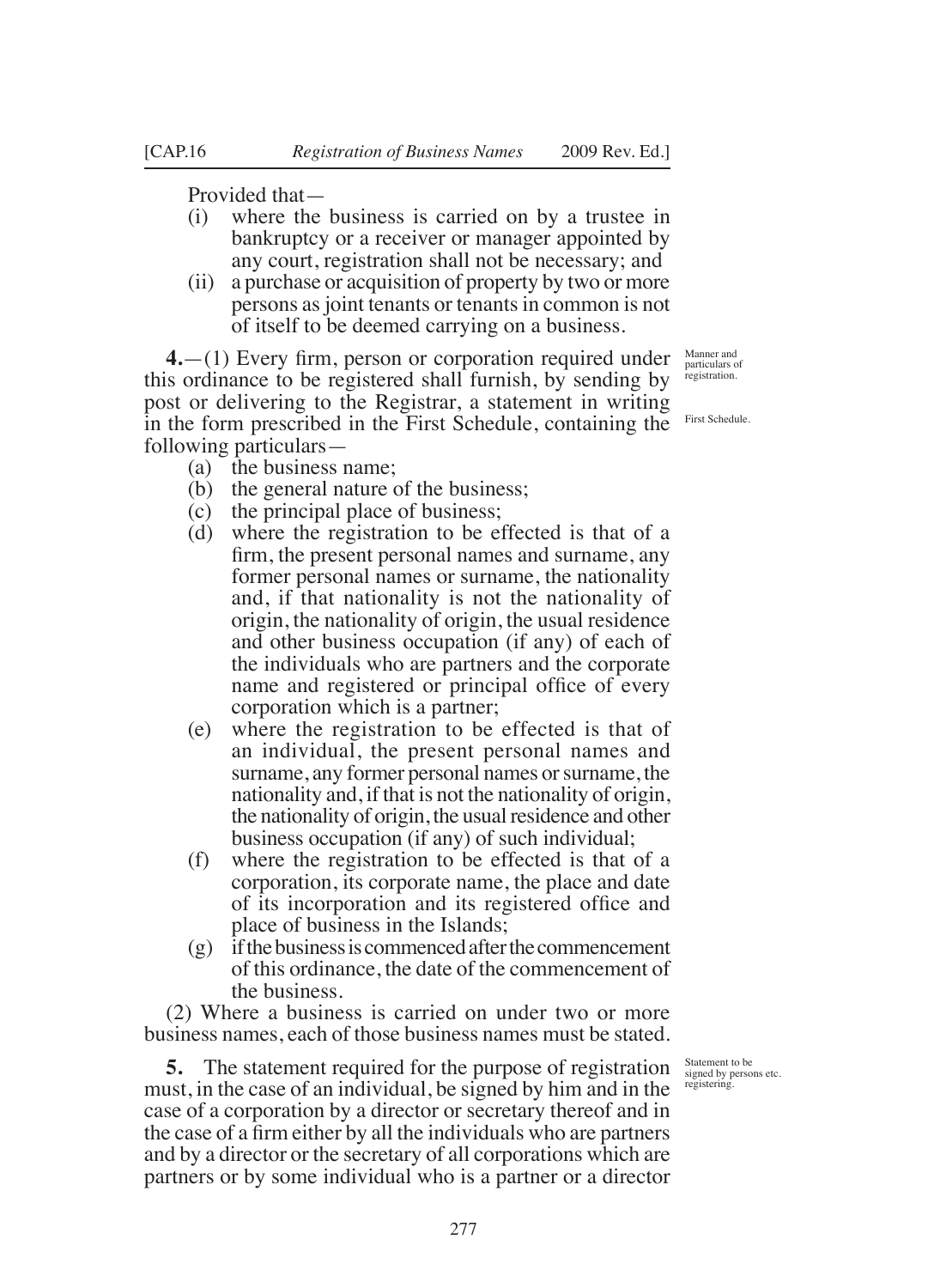or the secretary of some corporation which is a partner and in either of the last two cases must be verifed by a statutory declaration made by the signatory:

Provided that no such statutory declaration stating that any person other than the declarant is a partner or omitting to state that any person other than as aforesaid is a partner shall be evidence for or against any such person in respect of his or her liability or non-liability as a partner and the Supreme Court may on application by any person alleged or claiming to be or not to be a partner, direct the rectifcation of the register and decide any question arising under this section.

**6.**—(1) The particulars required to be furnished under this ordinance shall be furnished within one month after the frm, person or corporation commenced to carry on the business in respect of which registration is required.

(2) This section shall apply in any case where registration is required in consequence of a change of name as if for references to the date of commencing to carry on the business there were substituted references to the date of such change.

**7.** Whenever a change is made or occurs in any of the particulars registered in respect of any frm, corporation or person, such frm, corporation or person shall, within one month after such change or such longer period as the Governor may, on application being made in any particular case, whether before or after the expiration of such month, allow, furnish by sending by post or deliver to the Registrar a statement in writing in the form prescribed in the Second Schedule, specifying the nature and date of the change, signed and, when necessary, verifed in like manner as the statement required on registration.

**8.** If any frm, corporation or person by this ordinance required to furnish a statement of particulars shall, without reasonable excuse, make default in so doing in the manner and within the time specifed by this ordinance, every partner in the frm, every director and the secretary of the corporation or the person so in default shall be liable on summary conviction to a fne not exceeding twenty-fve dollars for every day during which the default continues.

**9.** Where any frm, corporation or person by this ordinance required to send or deliver any statement to the Registrar has therein made default and during such default commences any suit or action in any court in the business name or for a cause of action arising out of any dealing by such frm, corporation or person in the business name, such court shall order the

Time for registration.

Registration of changes in frm, etc.

Second Schedule.

Penalty for default in registration.

Persons etc. in default bringing action shall be ordered by the Court to register.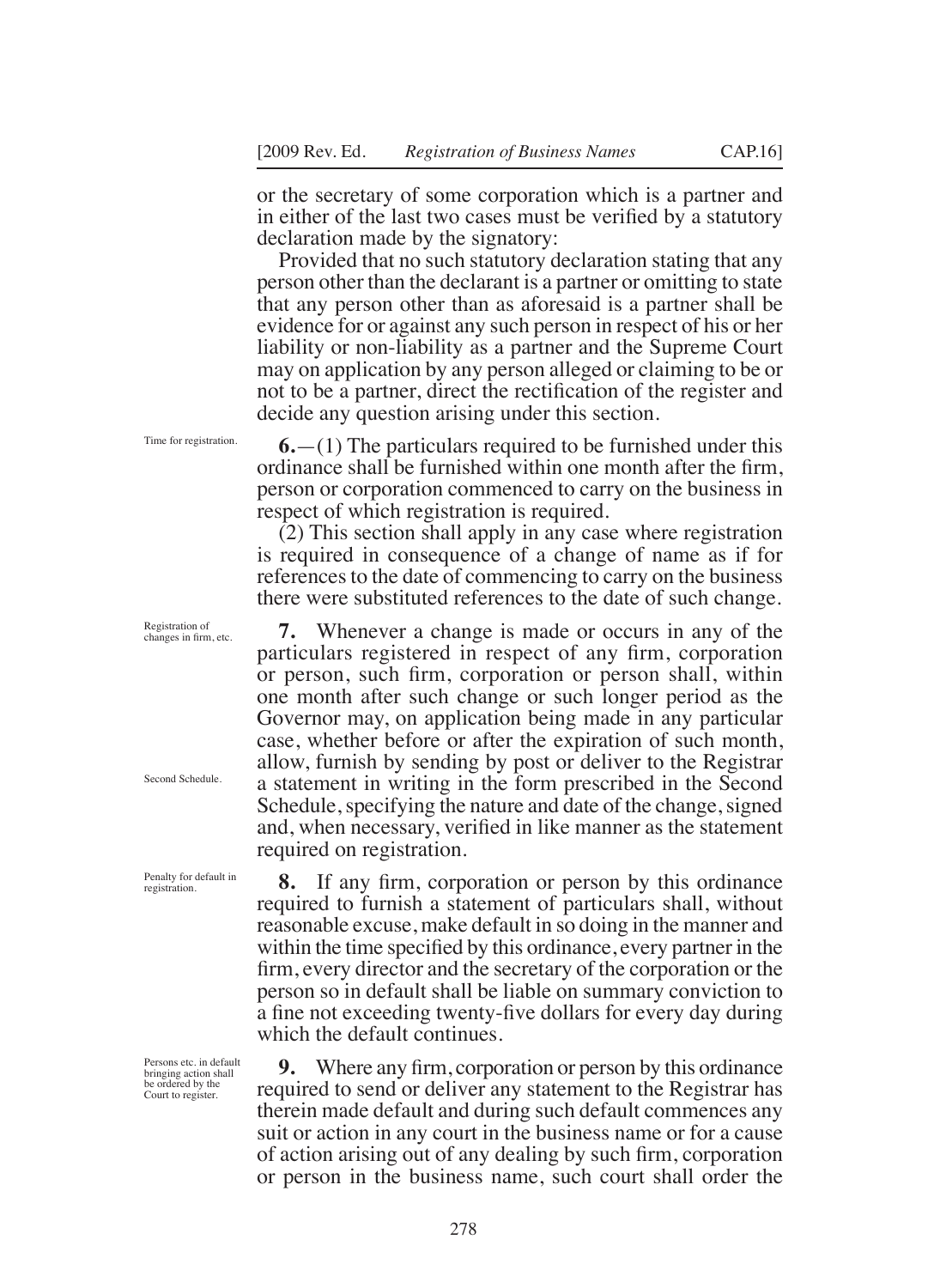frm, corporation or person in default to send or deliver to the Registrar the proper statement as required by this ordinance and may stay all proceedings in the suit or action until the order be complied with or allow proceedings to be continued on an undertaken to comply with such order within a time to be limited by the Court.

**10.** If any frm, corporation or person required to be registered, as provided by this ordinance, shall fail to register accordingly, all proceedings in any court of competent jurisdiction may be taken and prosecuted against such frm, corporation or person in the name under which such frm, corporation or person is carrying on business and such name shall, for the purposes of such proceedings, be a sufficient designation of such frm, corporation or person in all writs, summonses and other legal documents and instruments:

Provided that nothing in this section shall be construed to exempt any frm, corporation or person from compliance with any of the provisions of this ordinance.

**11.** If any statement required to be furnished under this ordinance contains any information which is false in any material particular to the knowledge of any person signing it, that person shall on summary conviction be liable to imprisonment for a term not exceeding six months or to a fne not exceeding fve hundred dollars or to both such imprisonment and fne.

**12.**—(1) Subject to subsection (2), on receiving any statement or statutory declaration made in pursuance of this ordinance, the Registrar shall cause the same to be fled and shall send by post or deliver a certifcate of the registration thereof to the frm, corporation or person registering and the certifcate or a certifed copy thereof shall be kept exhibited in a conspicuous position at the place of business of the frm, corporation or person and if not kept so exhibited every partner in the frm, every director and the secretary of the corporation or the person, as the case may be, shall be liable on summary conviction to a fne not exceeding one hundred dollars.

(2) The Registrar may call upon the signatory or signatories of any statement or declaration made in pursuance of this ordinance to furnish any information or evidence supporting any particular thereof and may, if such particular is not sufficiently substantiated, refuse to register the statement.

**13.** The Registrar shall keep an index of all the frms, corporations and persons registered at his or her office under this ordinance.

Proceedings against unregistered frms etc.

Penalty for false statement.

Registrar to fle statement and issue certifcate of registration.

Registrar to keep index.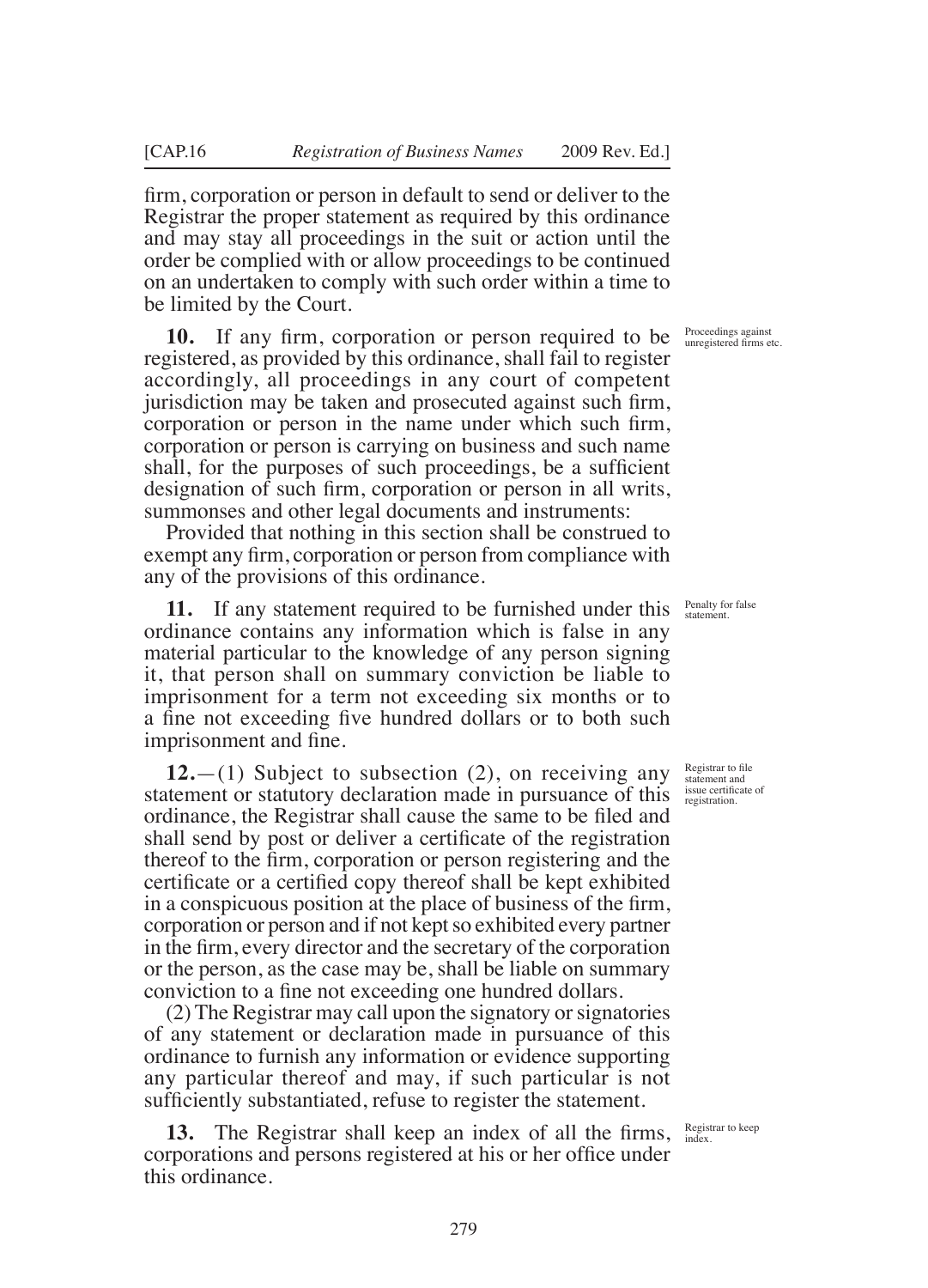Deletion of names from register.

Third Schedule.

**14.**—(1) If any frm, corporation or person registered under this ordinance ceases to carry on business, it shall be the duty of the persons who were partners in the frm or the directors and secretary of the corporation at the time when it ceased to carry on business or of the individual or, if deceased, of his or her personal representative, as the case may be, within three months after the business has ceased to be carried on, to send by post or deliver to the Registrar notice in the form prescribed in the Third Schedule that the frm, corporation or person has ceased to carry on business and any person whose duty it is to give such notice failing within such period to do so shall on summary conviction be liable to a fne not exceeding forty dollars.

(2) On receiving a notice as provided by subsection (1), the Registrar shall delete the name of the frm, corporation or person from the register.

(3) Where the registrar has reasonable cause to believe that any frm, corporation or person registered under this ordinance is not carrying on business, he or she may send to such frm, corporation or person a notice that unless an answer is received to such notice within three months from the date thereof, the name of the frm, corporation or person may be deleted from the register.

(4) If the Registrar either receives an answer from the frm, corporation or person to the effect that the business in question is no longer carried on or does not within three months after sending the notice receive an answer he or she may delete the name of the frm, corporation or person from the register.

**15.**—(1) Any person may inspect and make a copy of or extracts from the statements fled by the Registrar.

(2) Any person may require a certifcate of the registration of any frm, corporation or person or a copy of or extract from any registered statement to be certifed by the Registrar.

(3) A certifcate of registration or a copy of or extract from any statement registered under this ordinance purporting to be signed and certifed by the Registrar shall be admissible in legal proceedings as *prima facie* and suffcient proof of the fact and date of registration and of the other particulars therein contained.

**16.**—(1) The following fees shall be payable to the Registrar—

- (a) for the registration of a statement under the provisions of section 4 or section 7, the sum of fve dollars;
- (b) for inspecting the register of statements fled by

Inspection of statements registered.

Fees.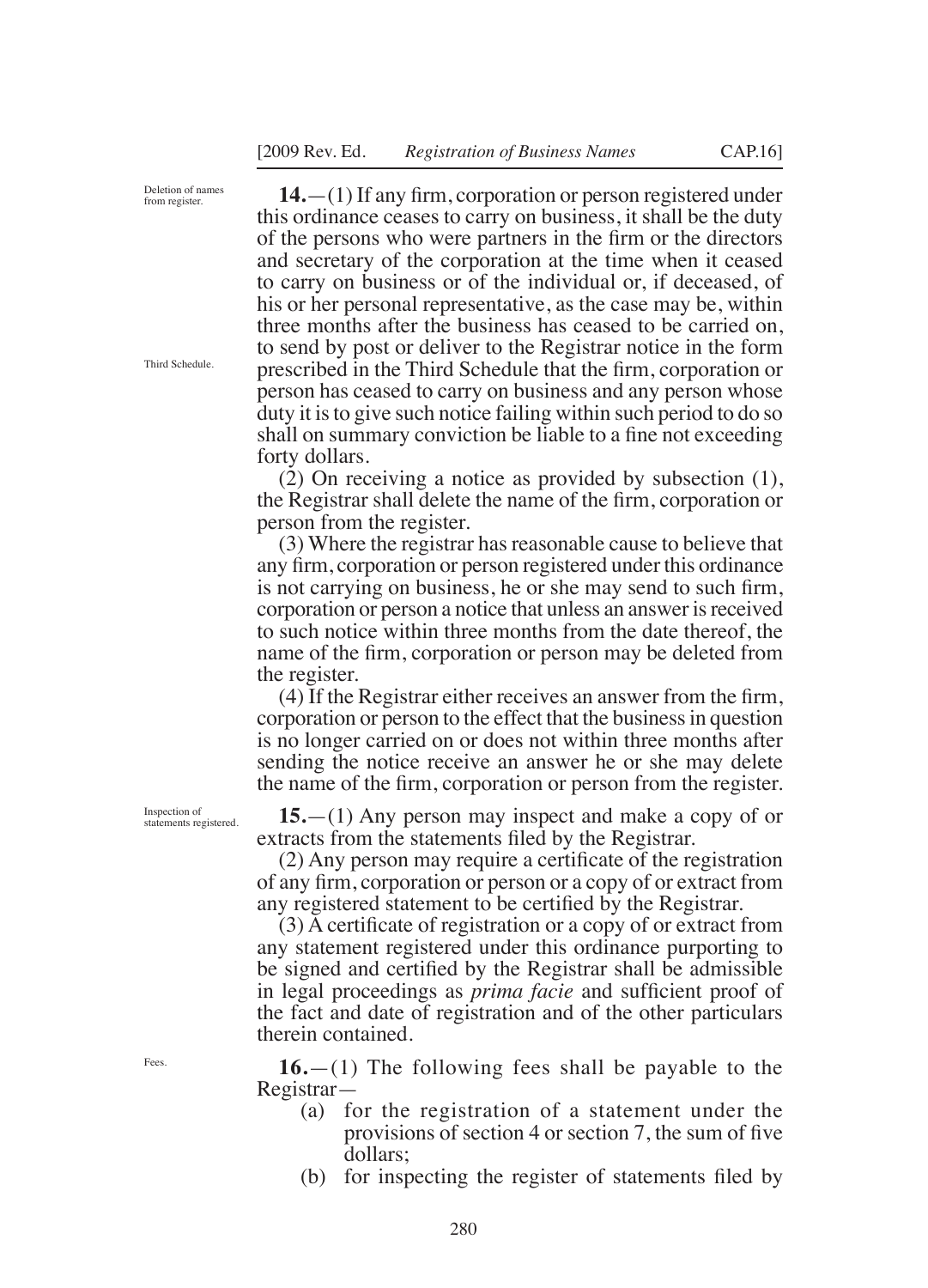the Registrar or the index thereto, the sum of two dollars;

(c) for the issue of a certificate of registration, or a certified copy or extract from any registered statement, the sum of three dollars.

(2) The fees provided by subsection (1) may be amended from time to time by rules made by the Governor.

**17.** The Governor may make rules for the purposes of this ordinance prescribing—

- (a) the duties to be performed by the Registrar for the performance of his functions under this ordinance;
- (b) generally the conduct and regulation of registration under this ordinance and any matters incidental thereto.

**18.** Where a corporation is guilty of an offence under this ordinance, every director, secretary and offcer of the corporation, who is knowingly a party to the default, shall be guilty of a like offence and punishable accordingly and the burden of proving in any proceedings that such director, secretary or officer was not knowingly a party to the default shall rest with the person charged.

**19.**—(1) The Registrar shall refuse registration of a business name which, in the opinion of the Registrar, is undesirable.

(2) Without prejudice to the generality of subsection (1), no business shall be permitted to be registered by a name which—

- (a) is identical with a business name registered under this ordinance or which in the opinion of the Registrar so nearly resembles any such name as to be likely to deceive or cause confusion;
- (b) contains the words "Royal", "Pitcairn", "Pitcairn Island", "Pitcairn Islands", or any other words which, in the opinion of the Registrar, falsely suggest or are calculated or likely falsely to suggest the patronage of Her Majesty or any member of the Royal Family or the authorisation, approval or offcial recognition of the business by the Crown, the Government of the United Kingdom or the Administration of the Islands.

(3) The registration of a business name under the provisions of this ordinance shall not be construed as authorising the use of that name if, apart from such registration, the use thereof could be prohibited.

**20.** If any firm, corporation or person, having under the Penalty for use of provisions of this ordinance made application to the Registrar

Offences of corporations.

Misleading business names.

281

Rules.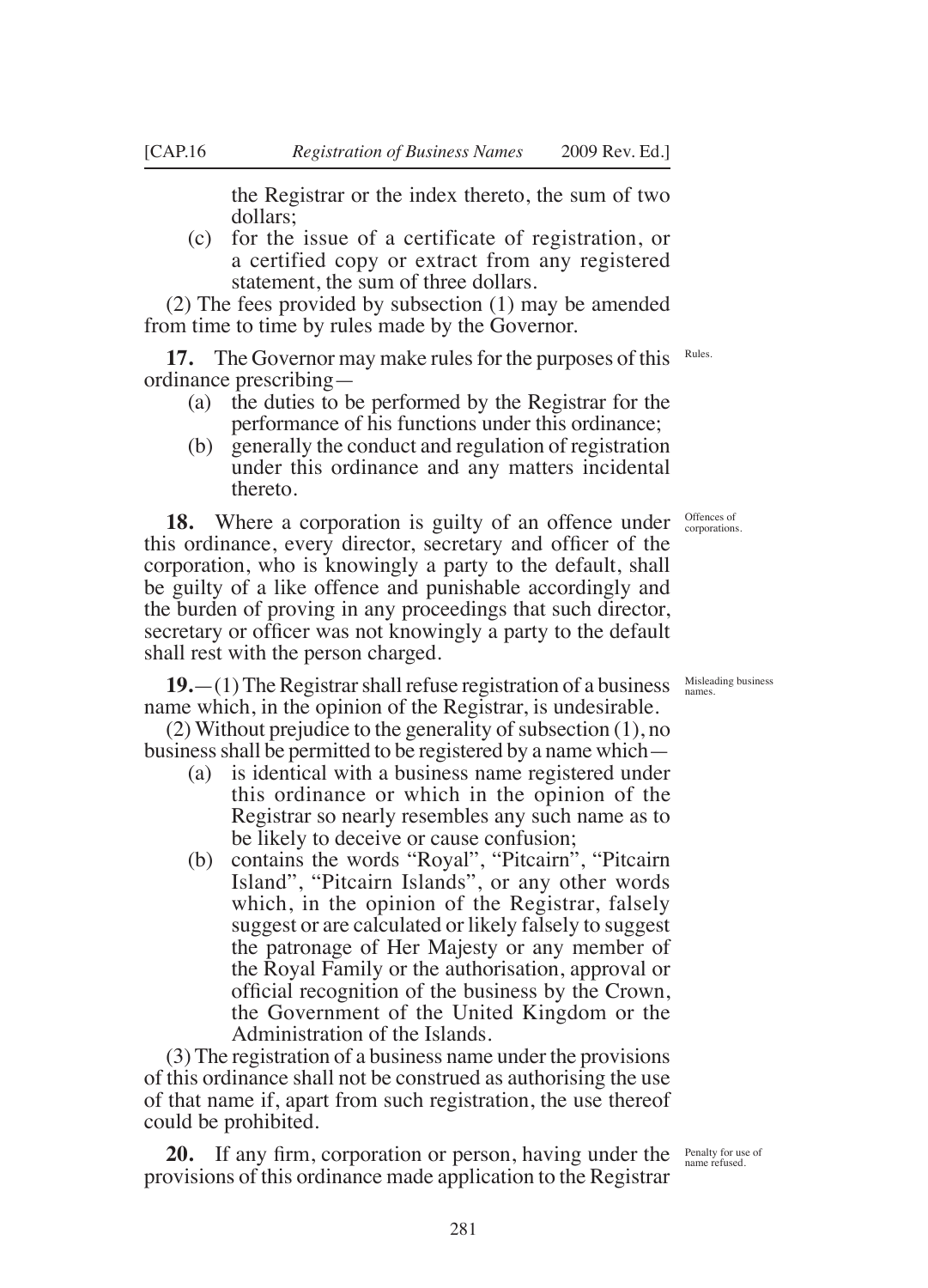for registration of a business name which application was refused by the Registrar on any ground provided by section 19, thereafter carries on business under the name refused by the Registrar as aforesaid every partner in the frm, every director and the secretary of the corporation, or the person so in default, as the case may be, shall be liable on summary conviction to a fne not exceeding twenty-fve dollars for every day during which the offence continues. Section 4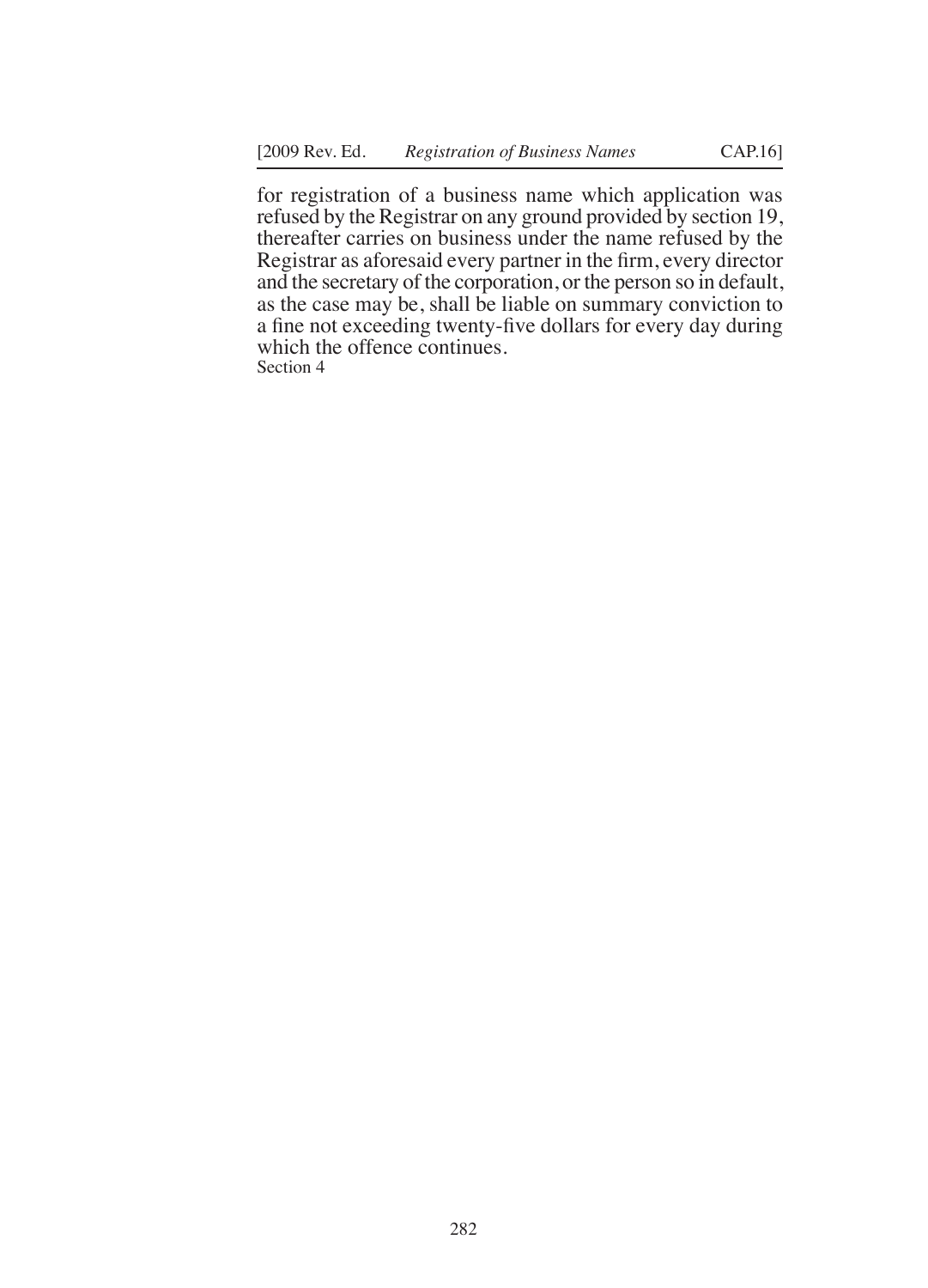#### FIRST SCHEDULE

### STATEMENT OF PARTICULARS

1. The business name or names for which registration is required.

2. The general nature of the business carried on under such name or names.

3. The place in the Islands where the business is carried on.

4. If registration is sought by a frm, the present personal names and surname, any former personal names or surname, the nationality and the nationality of origin if they are different, the usual place of residence and any other business occupation of each individual who is a partner and the corporate name and registered or principal office of every corporation which is a partner.

5. If registration is sought by an individual, the present personal names and surname, the nationality and the nationality of origin if they are different, the usual place of residence and any other business occupation of the individual.

6. If registration is sought by a corporation, the corporate name, the place and date of its incorporation, the situation of its registered office and its place of business in the Islands.

7. The date of commencement of the business.

| Signed at | this | day of | (year). |
|-----------|------|--------|---------|
|           |      |        |         |

#### SECOND SCHEDULE

(Section 7)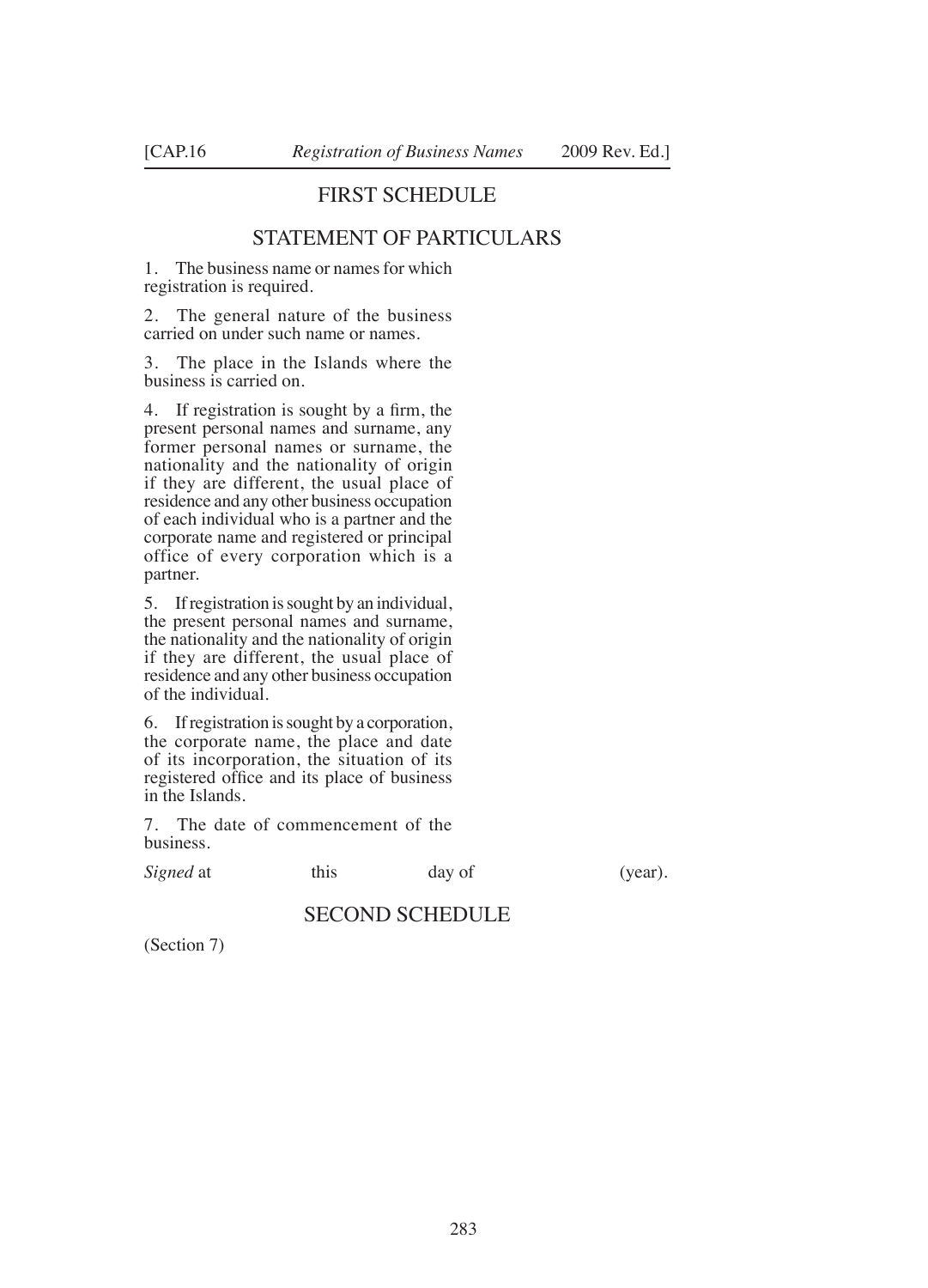- 1. Date of registration of business name.
- 2. Business name registered.
- 3. Nature of change of particulars registered.
- 4. Date on which such change occurred.

| Dated at | this | day of | $(year)$ . |
|----------|------|--------|------------|
|----------|------|--------|------------|

### THIRD SCHEDULE

#### NOTICE OF CESSATION OF BUSINESS

TAKE NOTICE that ................................................................................. ................................................................................................................... ................................................................................................................... (the full names of the partners of the frm, of the corporation or the person) carrying on business in the Pitcairn Islands under the business name ................................................................................................................... (the business name registered) which was registered on the .......................... day of ....................................................................... (the date of registration) (year) has/have ceased to carry on that business, as from the ...................day of .................................................... (the date of cessation of the business) (year)